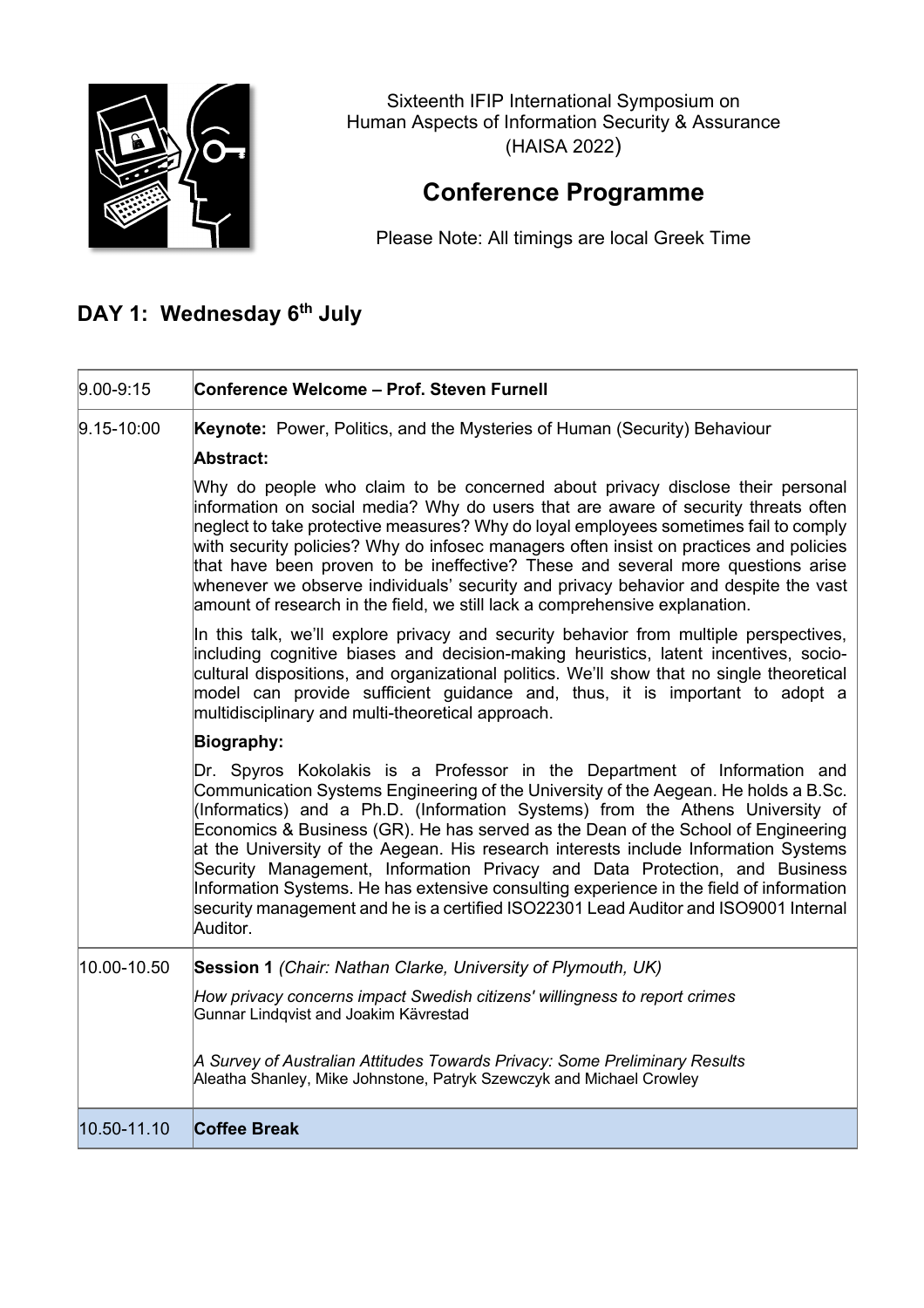| 11.10-12.50 | Session 2 (Chair: Christos Kalloniatis, University of the Aegean, Greece)                                                                                          |
|-------------|--------------------------------------------------------------------------------------------------------------------------------------------------------------------|
|             | Visual Programming in Cyber Range Training to Improve Skill Development<br>Magdalena Glas, Manfred Vielberth, Tobias Reittinger, Fabian Böhm and Günther Pernul    |
|             | Survey of users' willingness to adopt and pay for cybersecurity training<br>Joakim Kävrestad, Martin Gellerstedt, Marcus Nohlberg and Jana Rambusch                |
|             | A Thematic Content Analysis of the Cybersecurity Skills Demand in South Africa<br>Madri Kruger, Lynn Futcher and Kerry-Lynn Thomson                                |
|             | Extracting Guidelines for Security Education, Training and Awareness programme from<br>the Literature<br>Olivier de Casanove and Florence Sedes                    |
| 12.50-14.00 | Lunch                                                                                                                                                              |
| 14.00-15.40 | Session 3 (Chair: Lynn Futcher, Nelson Mandela University, South Africa)                                                                                           |
|             | Systematic review of factors that influence the cybersecurity culture<br>Emilia Mwim and Jabu Mtsweni                                                              |
|             | Security Culture in Industrial Control Systems Organisations: A literature review<br>Stefanos Evripidou, Uchenna D. Ani, Jeremy D. Mck. Watson and Stephen Hailes  |
|             | Policy components - a conceptual model for tailoring information security policies<br>Elham Rostami, Fredrik Karlsson and Shang Gao                                |
|             | Security fatigue: A case study of data specialists<br>Anusha Bhana and Jacques Ophoff                                                                              |
| 15.40-16.10 | Coffee                                                                                                                                                             |
| 16.10-17.00 | Session 4 (Chair: Marcus Nohlberg, University of Skövde, Sweden)                                                                                                   |
|             | Designing and Evaluating a Prototype for Data-related Privacy Controls in a Smart Home<br>Chola Chhetri and Vivian Motti                                           |
|             | Your Cookie Disclaimer is not in line with the ideas of the GDPR. Why?<br>Anne Hennig, Heike Dietmann, Franz Lehr, Miriam Mutter, Peter Mayer and Melanie Volkamer |
| 17.00       | <b>Day Close</b>                                                                                                                                                   |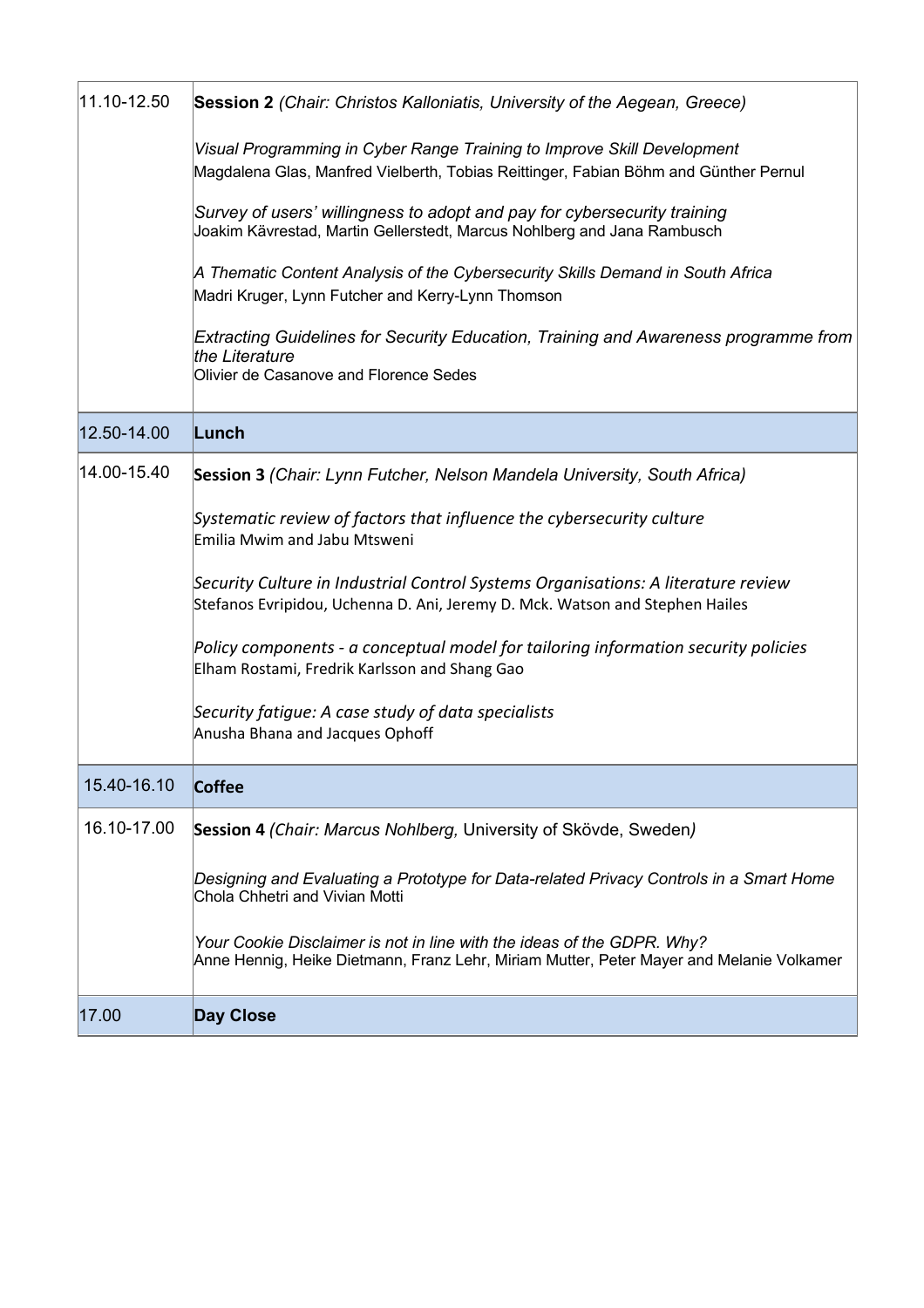## **DAY 2: Thursday 7th July**

| $ 9.00 - 9.15$ | IFIP WG11.12 Update - Prof Kerry-Lynn Thomson (WG11.12 Chair)                                                                                                                                                                          |
|----------------|----------------------------------------------------------------------------------------------------------------------------------------------------------------------------------------------------------------------------------------|
| $9.15 - 11.00$ | Session 1 (Chair: Kerry-Lynn Thomson, Nelson Mandela University, South Africa)                                                                                                                                                         |
|                | An Exploratory Factor Analysis of Personality Factors: An Insider Threat Perspective<br>Keshnee Padayachee                                                                                                                             |
|                | Factors Influencing Cybercrime Reporting Behaviour in South African State-Owned<br>Entities<br>Karabo Pilane, Zainab Ruhwanya and Irwin Brown                                                                                          |
|                | PowerQoPE: A Personal Quality of Internet Protection and Experience Configurator<br>Enock Samuel Mbewe, Taveesh Sharma and Josiah Chavula                                                                                              |
|                | Online security attack experience and worries of young adults in the United Kingdom<br>Najla Aldaraani, Helen Petrie and Siamak Shahandashti                                                                                           |
| 11.00-11.30    | <b>Coffee Break</b>                                                                                                                                                                                                                    |
| 11:30-12.45    | Session 2 (Chair: Joakim Kävrestad, University of Skövde, Sweden)                                                                                                                                                                      |
|                | Cybersecurity Knowledge Requirements for a Water Sector Employee<br>Sune von Solms, Annlize Marnewick, Masike Malatji and Rendani Thomani                                                                                              |
|                | <b>Exploring CyBOK with Topic Modeling Techniques</b><br>Ana I. González-Tablas and Mohammed Rashed                                                                                                                                    |
|                | COLTRANE - Towards a methodology and platform supported educational basis for<br>cybersecurity education<br>Vittorio Scarano, Jerry Andriessen, Steven Furnell, Gregor Langner, Carmela Luciano, Gerald<br>Quirchmayr and Teemu Tokola |
| 12.45-14.00    | Lunch                                                                                                                                                                                                                                  |
| 14.00-15.15    | Session 3 (Chair: Ana González-Tablas, Universidad Carlos III de Madrid, Spain)                                                                                                                                                        |
|                | A novel framework for the development of age appropriate information security serious<br>games<br>Rudi Serfontein and Riana Serfontein                                                                                                 |
|                | CAP: Patching the Human Vulnerability<br>Thaddeus Eze and Neil Hawker                                                                                                                                                                  |
|                | An investigation into educational process models for teaching secure programming<br>Vuyolwethu Mdunyelwa, Lynn Futcher and Johan van Niekerk                                                                                           |
| 15.15-15.45    | Coffee                                                                                                                                                                                                                                 |